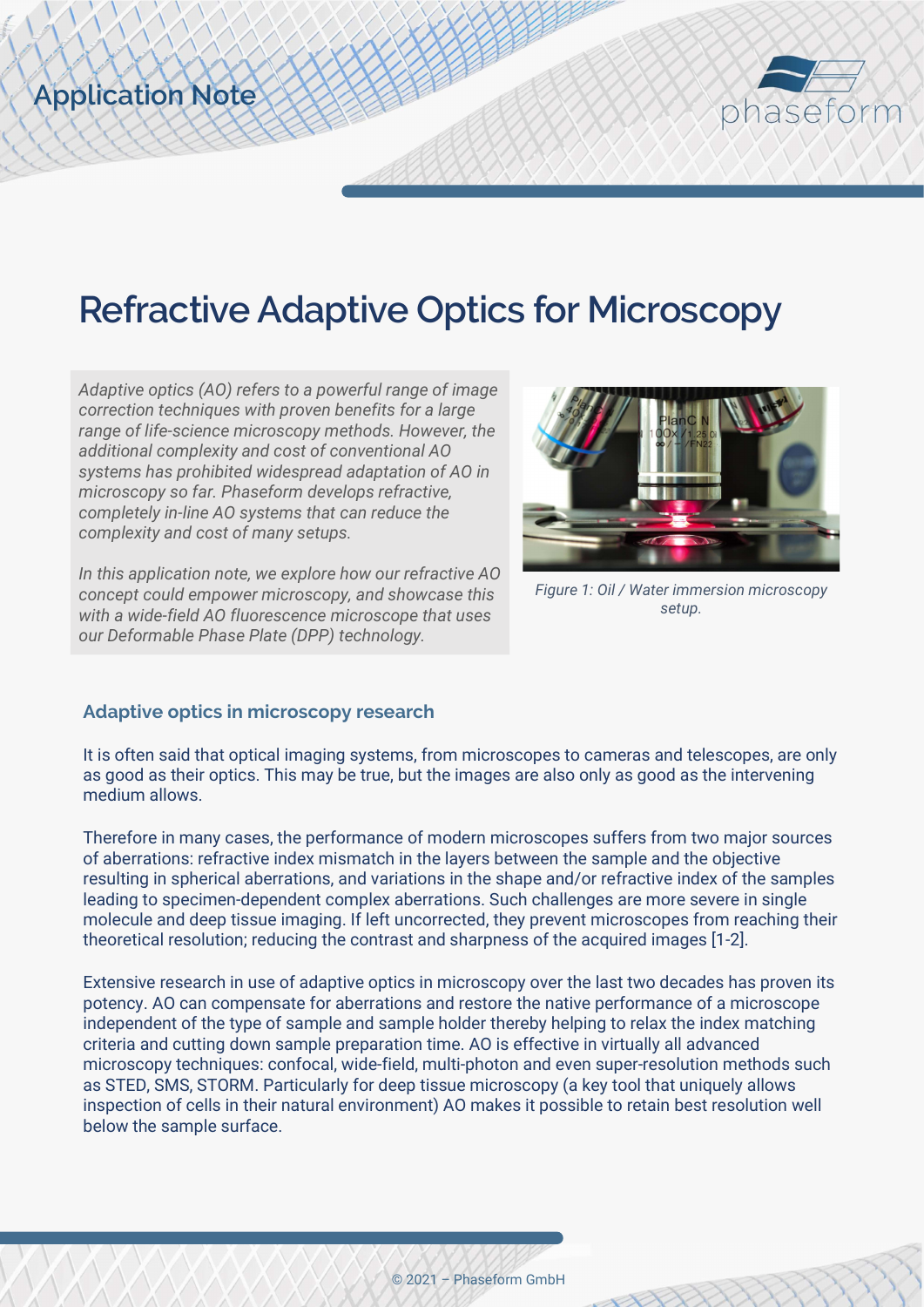# Application Note



#### The path to commercialization

Unlike in professional astronomy, where AO subsystems are ubiquitous, uptake of the technology in microscopes has been slow. This is primarily influenced by the lower cost ceiling of microscopes and the fact that microscopes are generally physically much smaller and composed of lenses that work in refraction.

Nevertheless, state-of-the-art research by the microscopy community has resulted in the first commercial AO solutions for microscopy. They come as attachments to the microscope's extension ports. Inside, they perform wavefront measurement and correction by relaying the pupil-plane to their deformable mirrors (DM), and after correction, redirect the light back to the microscope's detection/imaging path.

These first-generation products however need careful set up, are not universally compatible, and are still relatively bulky.



Figure 2: Conventional adaptive optics microscopes use deformable mirror imposes the folding of the optical path.



Figure 3: Phaseform develops completely in-line adaptive optics systems for direct integration

#### Phaseform's vision for fully refractive AO microscopy

Phaseform's vision is to make adaptive optics technology accessible to most microscopy users. To provide integrated, more compact AO solutions with uncompromised performance, we believe, a technological shift is necessary - from reflective to refractive wavefront modulation. We therefore present a novel completely in-line AO system (Figure 3) tailored for microscopy.

This is enabled by modifying the classical AO systems as follows: (A) the deformable mirrors are replaced with a refractive element and (B) the wavefront sensors are omitted in favor of an aberration estimation algorithm.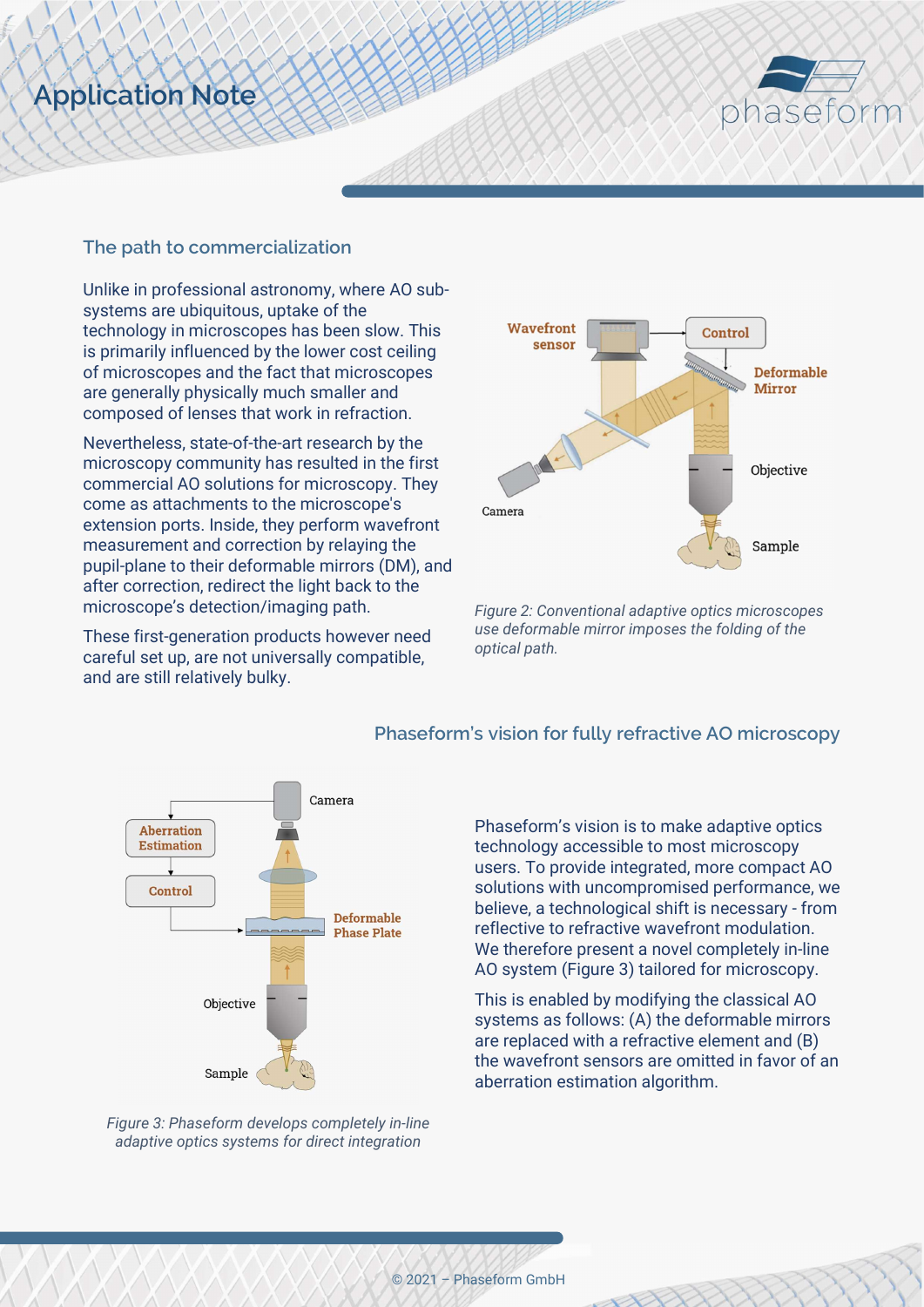



A. Refractive DPPs - A key enabling technology for AO microscopy

The Phaseform Deformable Phase Plate, shown in Figure 4, is a novel type of dynamic optical component. Its name comes from the conventional phase plate - a thin slab of transparent material with a surface relief used to compensate for fixed aberrations in advanced microscopy applications. Unlike those, however, the surface of the DPP can be shaped dynamically into any arbitrary form by an array of actuators spanning the clear aperture [3]. Therefore, it is a refractive alternative to deformable mirrors.



Figure 4: Refractive 63-actuator Deformable Phase Plate, able to correct for  $7<sup>th</sup>$  radial Zernike order.

Key benefits of the DPP for microscopy are:

- Transmissive: Can be slotted into any optical beam path without the requirements for recalculation, re-imaging, or folded optical beam paths.
- Compact: As an ultra-thin transmissive element, the DPP already provides space savings from a system point-of-view, but its small footprint makes it particularly suitable for integration and it can even be stacked multiple times in a row.
- Efficient: Its operation is polarization independent and shows limited diffractive losses.
- **Versatile:** Automatically correcting  $1^{st}$  and  $2^{nd}$  order spherical aberrations and astigmatism is particularly useful for microscopy applications. More complex aberrations, such as those resulting from regions of different index of refraction in deep-tissue imaging, however, need higher-order correction, which the DPP can provide, similar to a DM.
- **Dynamic:** the DPP can be controlled and operated in real-time in high resolution imaging and microscopy settings.

### B. Sensorless Wavefront Estimation

Foreknowledge of the optical aberration is essential for its correction. A wavefront sensor, such as a Shack-Hartmann sensor or interferometer, is generally used in classical AO systems to measure the dynamic aberrations. However, using a wavefront sensor on the one hand adds to the complexity and cost of AO systems, and on the other hand is not always a practical solution especially for microscopy applications. The latter may be simply because of the constraints of the microscopy setup, or even due to the nature of the specimen under study.

Sensorless wavefront estimation (SWE) is an alternative that can substitute a wavefront sensor in AO microscopy, where aberration dynamics are slow and relatively small. The two general requirements for the SWE methods are: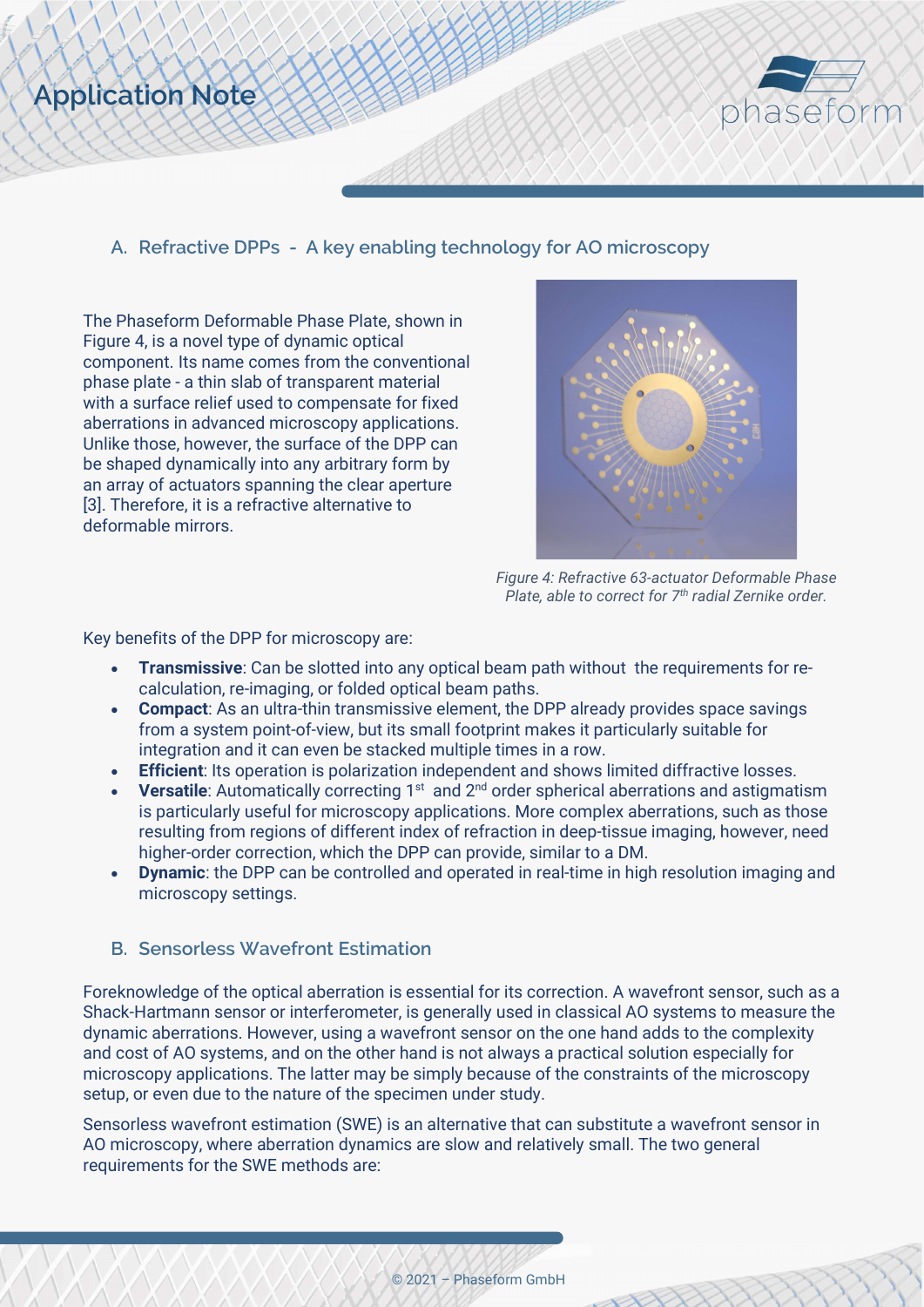



- 1. An understanding of the sample or imaging target that allows for the creation of an effective figure of merit, such as image sharpness or contrast. This is required for the actual aberration estimation based on quantitatively optimizing a series of captured images for different arrangements of the wavefront modulator.
- 2. A predictable and robust control scheme for the employed wavefront modulator. The wavefront modulator needs to put in several precise relative configurations to effectively implement any of the SWE methods. The electrostatic actuation principle and the intuitive control algorithm of the Phaseform DPP is especially suited for such tasks [4-5].

Although SWE methods come at the cost of increased computational load and image acquisition time, they drastically reduce the hardware complexities of the AO systems (as we will show in our Case Study). The benefits of different variants of such methods have been demonstrated for many high-end microscopy modalities such as confocal, two-photon fluorescence, structured-illumination, lightsheet, STED and SMS [1-2].

#### A Case Study: World's Smallest AO Microscope

To showcase Phaseform's vision of "Accessible AO" we constructed a fully refractive, wide-field fluorescence microscope with an AO system based on the DPP and a modal SWE algorithm [5-6].

The microscope, shown in Figure 5, consists of an infinity-corrected 50x objective lens, relay optics to translate the pupil plane from within the objective barrel onto the DPP, and a tube lens to image the specimen onto a camera.



Figure 5: "World's Smallest AO Microscope", made possible by the use of SWE and our DPP as a refractive in-line system.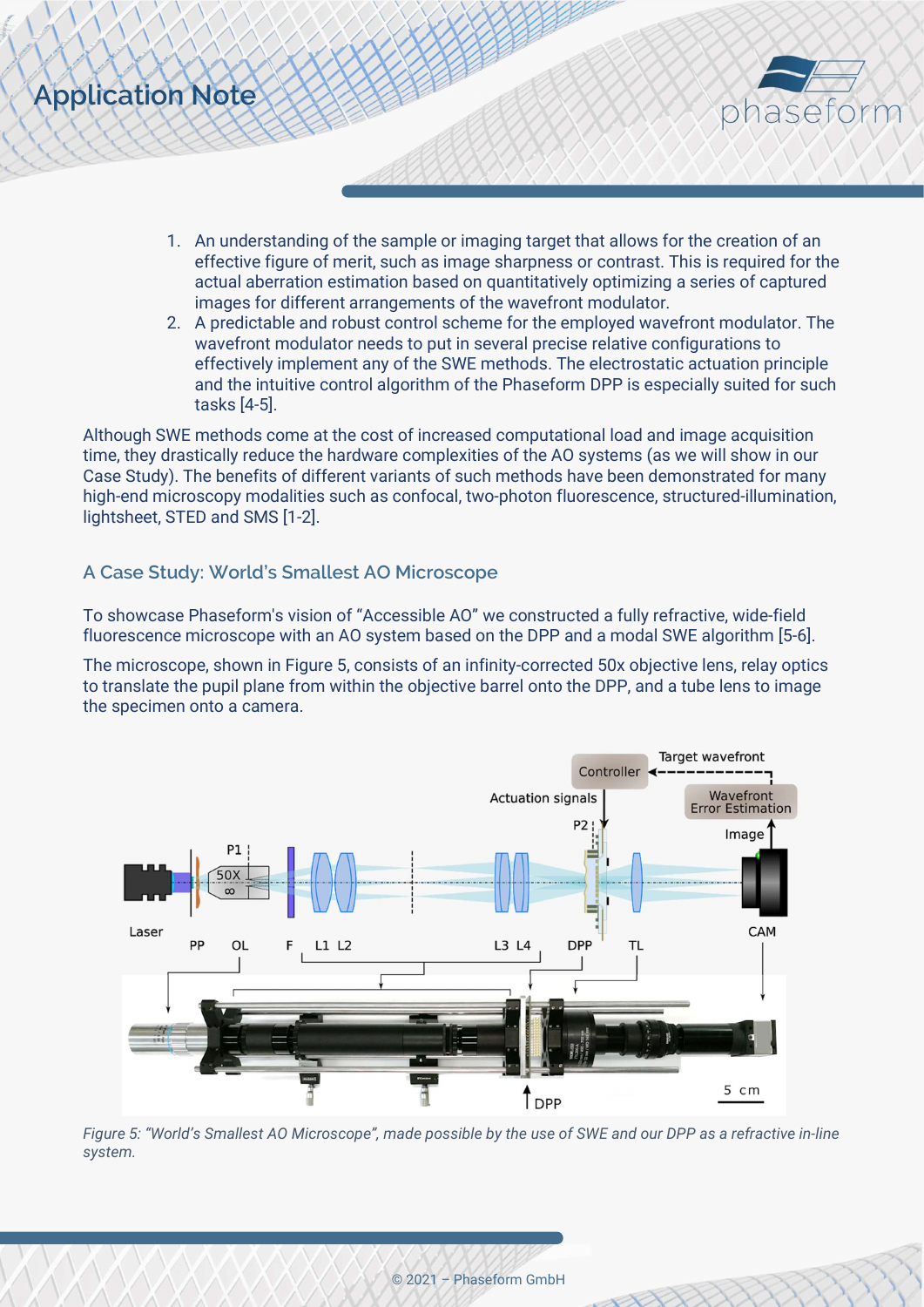# Application Note



This microscope can be assembled in relatively short time with little optical alignment and calibration. Furthermore, the system delivers the targeted performance shown with synthesized and biological samples such as 1 µm-diameter fluorescent beads (left), cheek cells (middle) and standard 1951 USAF targets (right).



Figure 6: Images of various samples acquired with the AOmicroscope with and without AO

#### Conclusion

We at Phaseform believe that the latest technological advances in refractive wavefront modulators and aberration estimation algorithms will revolutionize adaptive optics microscopy. We envision a future where, just as it happened in astronomy, adaptive optics will become the default in every selfbuilt and every commercial microscope. This future may be closer than we think.

## About the company

Phaseform GmbH is a deep-tech spin-off from the Department of Microsystems Engineering (IMTEK) of the University of Freiburg in Germany.

Our goal is to make Adaptive Optics affordable and practical, and to bring decades long cutting-edge research into fruition with innovative products and technologies. Phaseform aspires to become a leading adaptive optics technology company with a clear vision of continuous innovation in a "New Era of Adaptive Optics".

Phaseform GmbH Georges-Köhler-Allee 102 79110 Freiburg i.B., Germany

Email: info@phaseform.com Web: www.phaseform.com Phone: +49 761 6007 9018